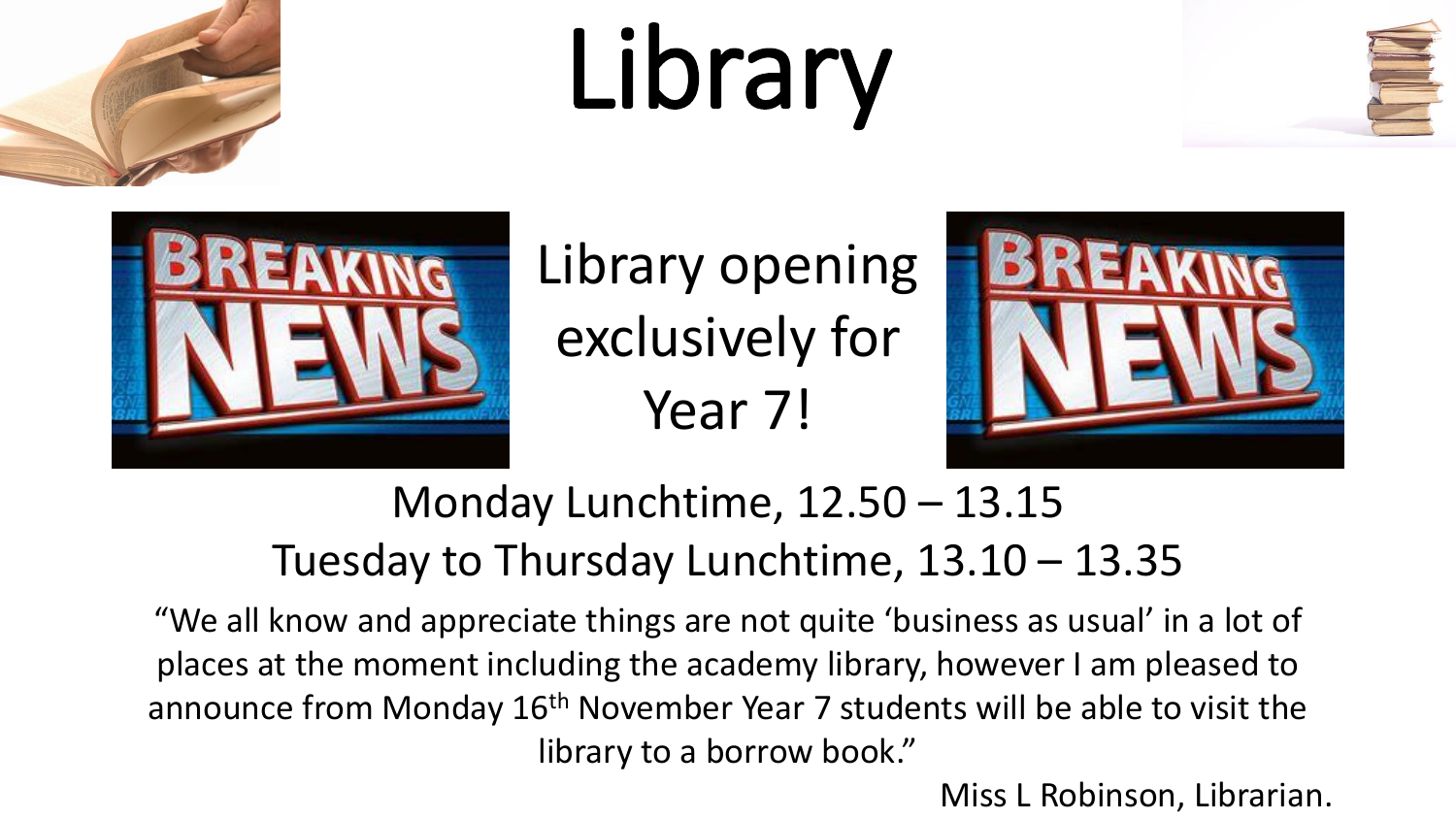





Q – When can I visit the library to borrow and return my books? A – During Year 7 'active lunchtime' Monday to Thursday.

 $Q$  – How do I get into the library?

A – Wear your face covering, enter/exit the library by P012 (near the Eden Café area) and remain in this half of the library. Remember to sanitize your hands as you enter and leave.

Q – What can I borrow?

A – You can borrow up to four books of your choice, at least one should be an Accelerated Reader book within your level (ZPD range). You will find out your reading range in your Literacy lessons. Books with an Accelerated Reader quiz available are marked with a blue, red, or yellow coloured circle on the spine of the book.

Q – How long can I keep the books for?

A – Books are loaned for two weeks. All books should be returned on or before the due date.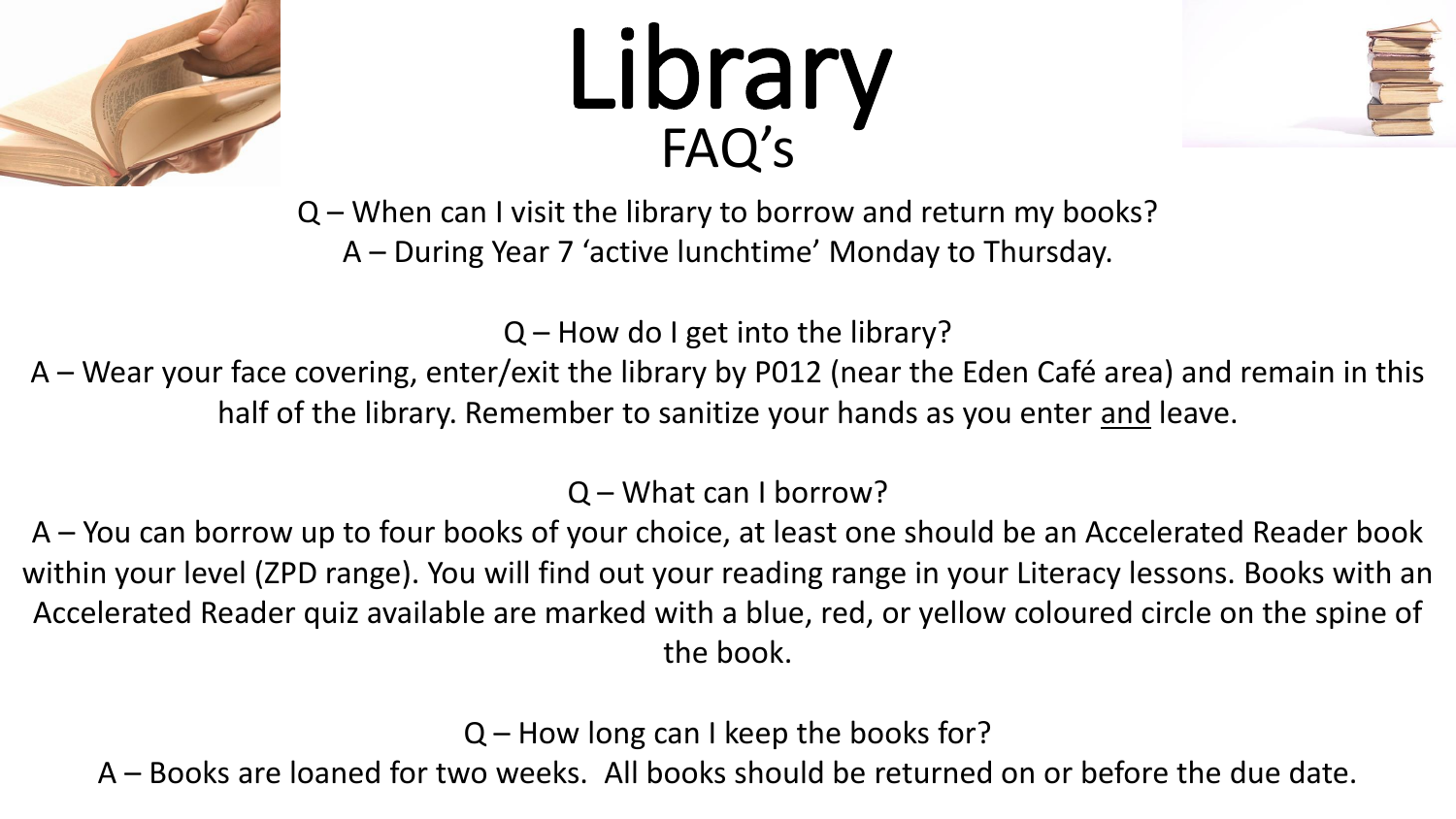





Q – How do I borrow my books?

 $A - \Delta II$  books need to be scanned before being taken from the library. After choosing your books approach the staff desk (one student at a time) and place your books on the desk and tell the librarian your name and say you would like to 'borrow' the books.

Q – How do I return my books?

A – All books need to be scanned in at the staff desk to be removed from your name and avoid any late fees. Please do NOT place your book back on the shelf!

 $Q$  – Is it free to borrow academy library books?

A – Yes! All loans are free, all we ask is that you look after the item and return it on time.

Q – Why do I need to bring my book back on time?

A - Returning your book on time avoids the system generating any fees, and means the book will be available the following week for another student to borrow.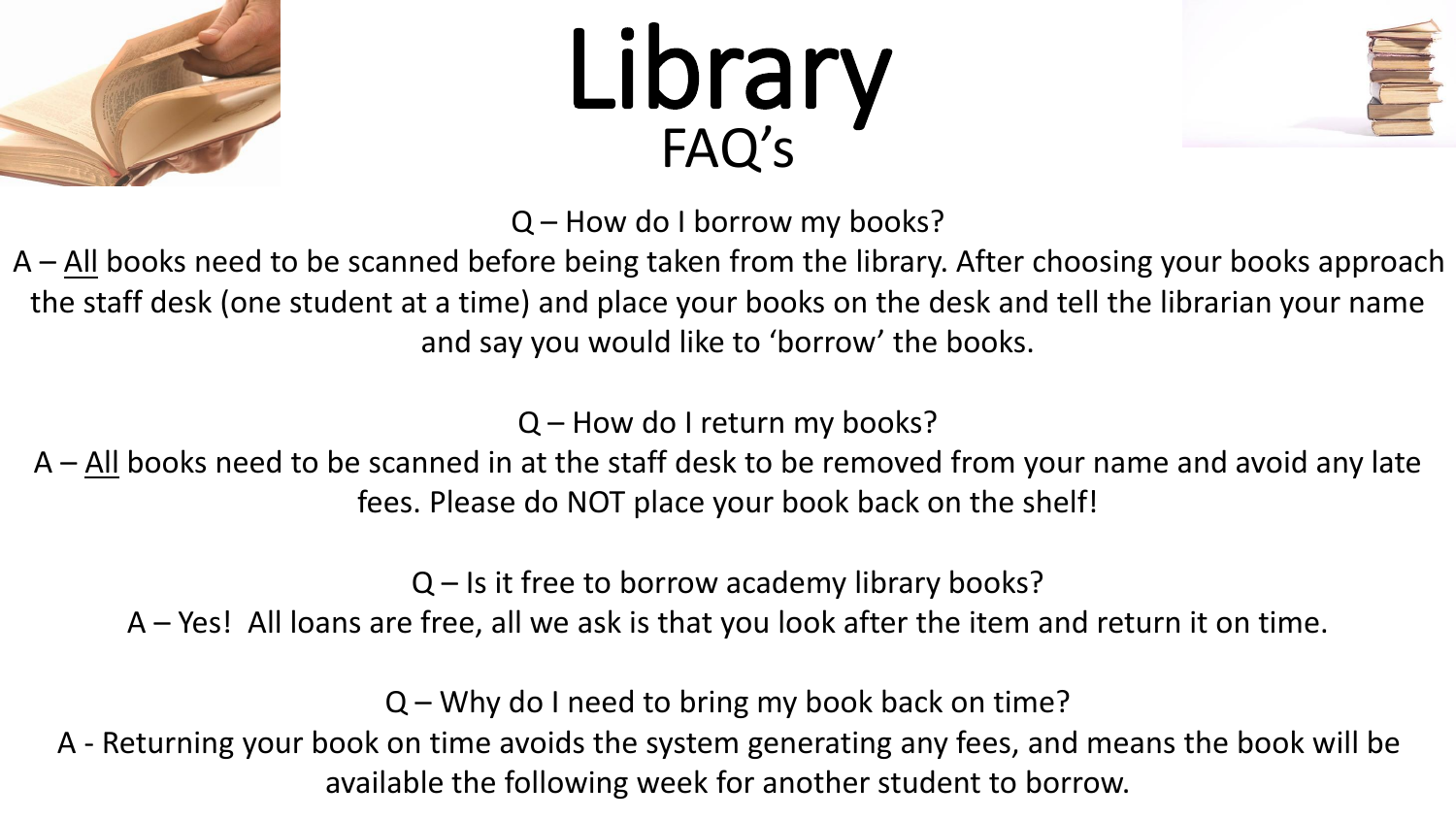### $\bigcup$ How do I PICK a book?

Feel free to browse the fiction shelves and look at the books. There will most likely be a lot of different books to those in your primary school. Choose books that interest you and you have not read before.

You will notice stickers on the spines of books to help you:

- Initial letter of the author's surname.
- Blue/red/yellow coloured circle showing the AR level (if the book has an AR quiz available).
- Main fiction category sticker relating to the book e.g. general fiction, sci-fi, fantasy, horror, war, animals, sport, humour, but please remember books often do not fall into just one category!

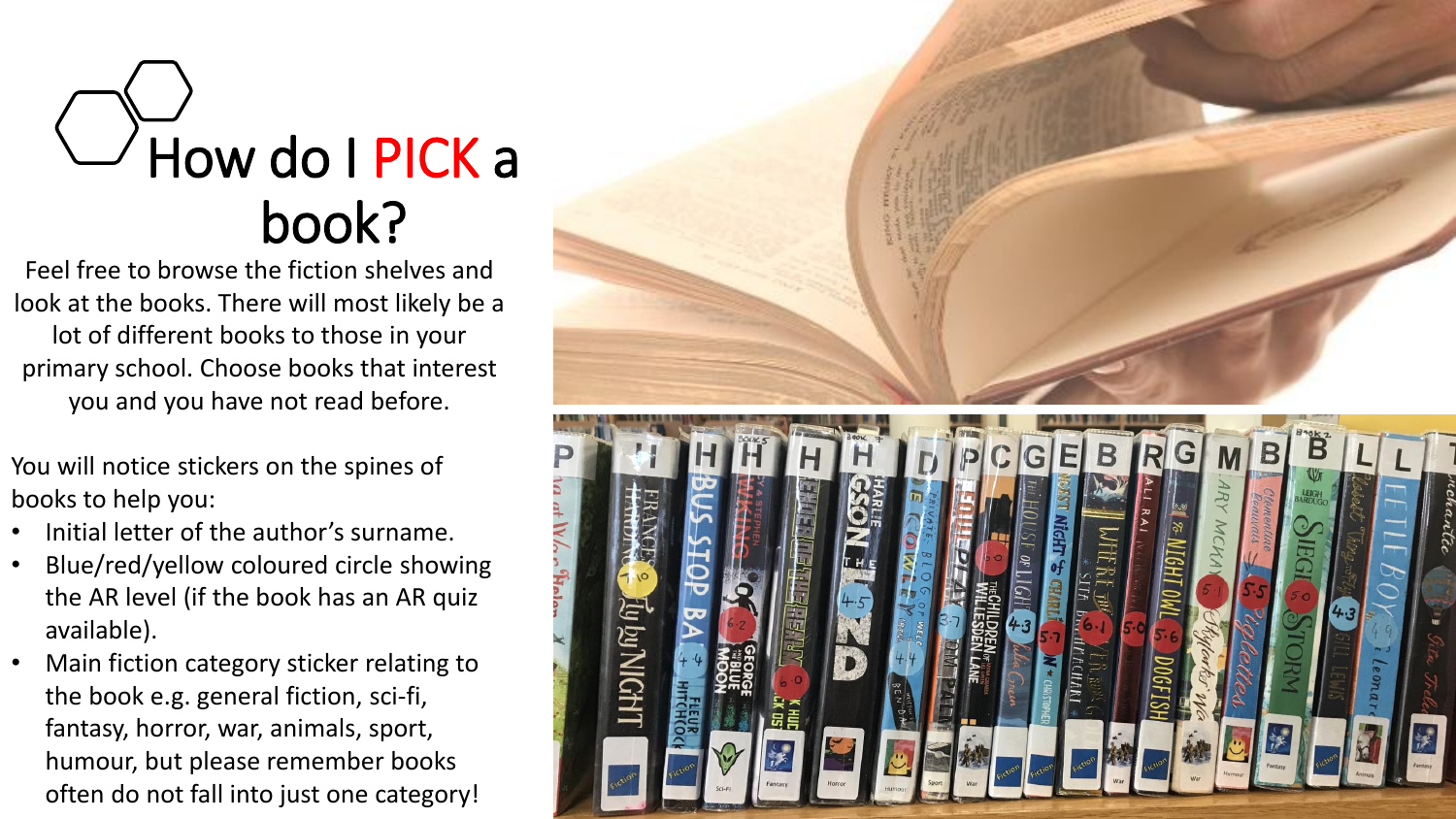![](_page_4_Picture_0.jpeg)

![](_page_4_Picture_2.jpeg)

#### **How do I PICK a book?**

**P**urpose: Why do I want to read this book? Is it for school or just for fun? **I**nterest: Does it interest me? Will I enjoy reading it?

- **C**omprehend: Do I understand what I'm reading? Can I summarise what I've just read?
- **K**now: I know most of the words. There may be one or two on a page I don't know, but no more than five.

I can borrow up to four items and can ask my RSL, a teacher or the librarian for help choosing a suitable book, but I need to remember that everyone is different. If I find a book offensive or disturbing, I should simply close the book and exchange it for one I feel more comfortable with.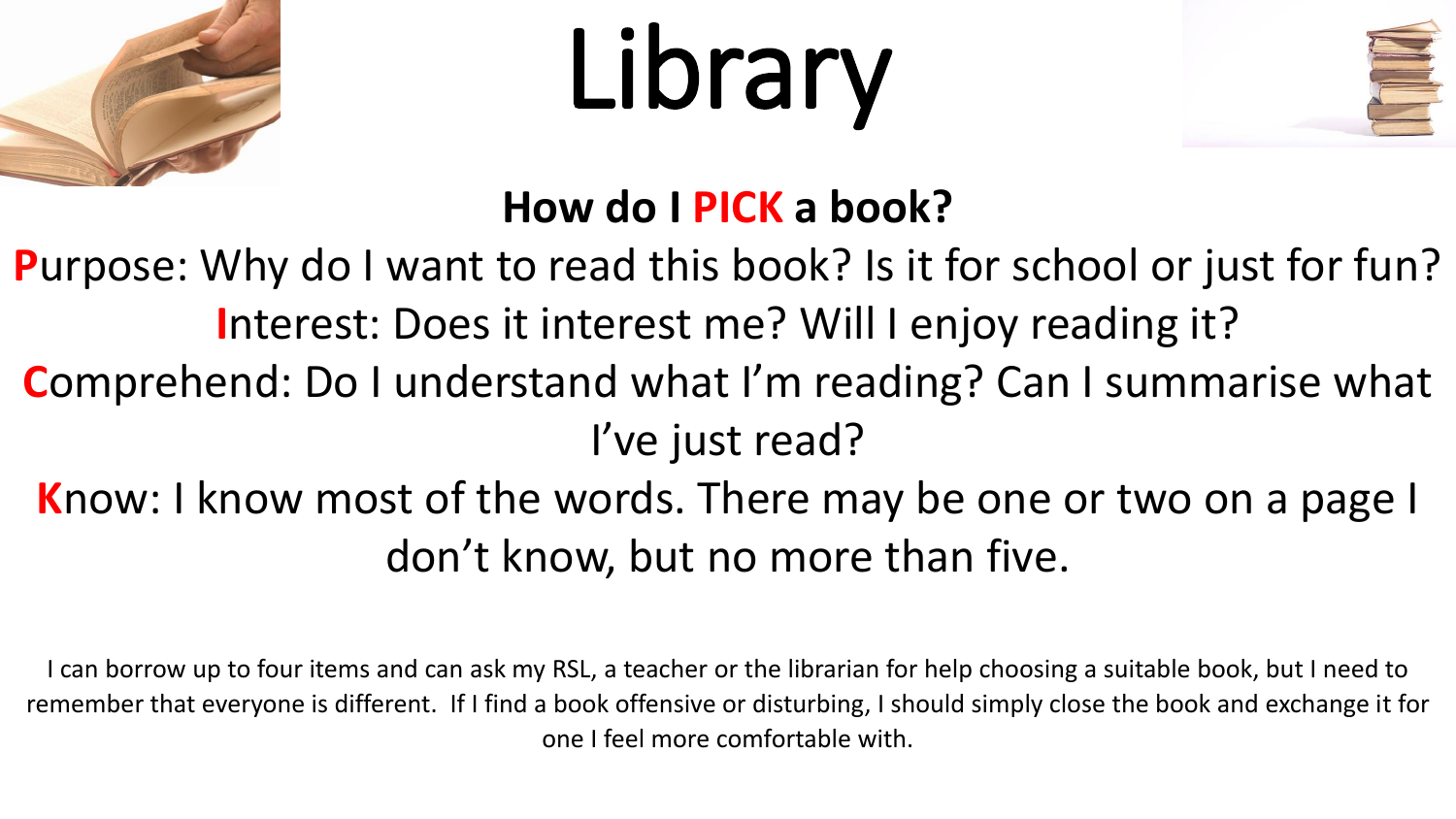![](_page_5_Picture_0.jpeg)

![](_page_5_Picture_2.jpeg)

8 Great Ways to Take Care of Books!

![](_page_5_Picture_4.jpeg)

- 1. Keep books dry.
- 2. Use a bookmark instead of folding down pages.
- 3. Return library books on time.
- 4. Read your books with clean hands.
- 5. Keep books away from babies, pets, and small children who might want to tear the pages.
- 6. Find a special place at home for storing your books.
- 7. Tell the librarian if a book needs repair.
- 8. Never use crayons, pens and pencils in your book.